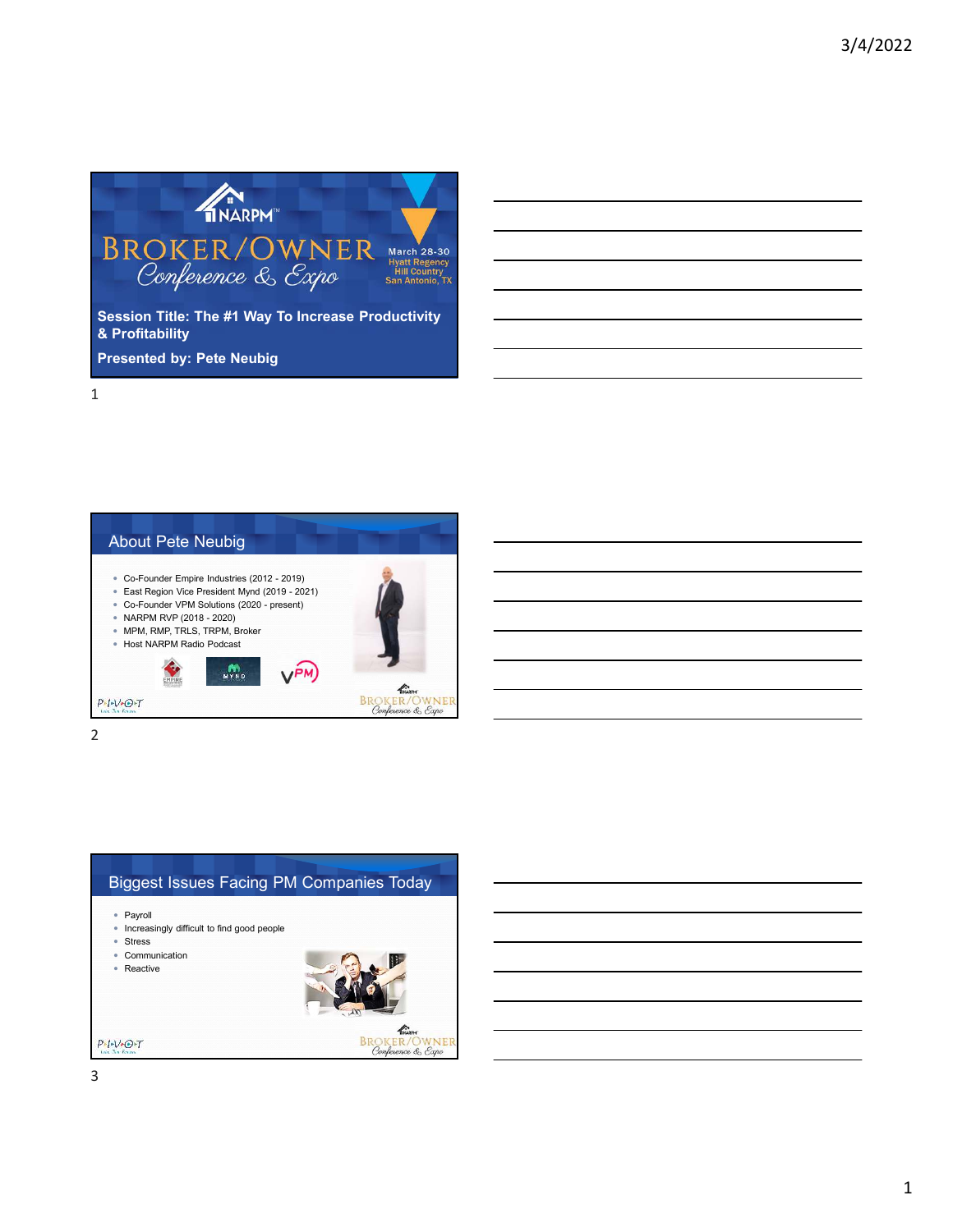| Case Study - Empire Industries                                                                                                                                                                                                                                                                                                              |                             |
|---------------------------------------------------------------------------------------------------------------------------------------------------------------------------------------------------------------------------------------------------------------------------------------------------------------------------------------------|-----------------------------|
| • Payroll expenses 56%<br>• Staff must be overwhelmed to make profit<br>• The story of Sharon<br>• Results<br>• Reactive to Proactive<br>PMs become client relationship specialists<br><b>Build relationships</b><br>Decreased churn<br>Increased revenue - capture more sales, less<br>$\bullet$<br>churn, more referrals<br>Payroll - 34% |                             |
| $P - I - V - O + T$<br>Life, The Ferritt                                                                                                                                                                                                                                                                                                    | KNADDA<br>Conference & Expo |



5

## When do you hire a VA?

- Payroll costs are too high Your team is stressed
- Your getting complaints from clients regarding lack of communication
- You are unable to run a proactive company Your team is no longer doing the little things (ex., getting reviews) You want to grow
- 
- 



**ENGLISHER**<br>BROKER/OWNER<br>Conference & Expo

6

 $\frac{p_{\ast} p_{\ast} p_{\ast}}{\tan\pi\sin\theta}$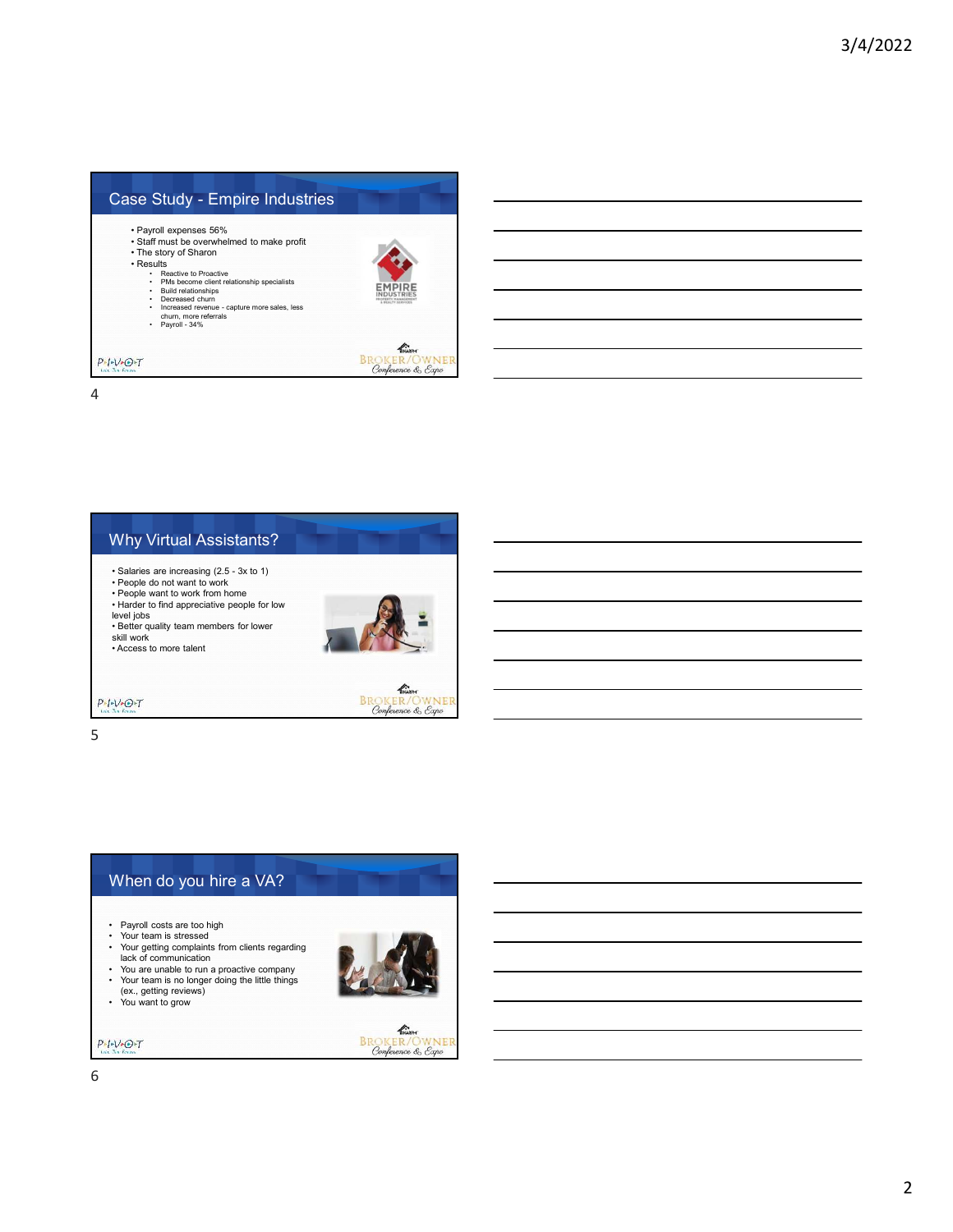







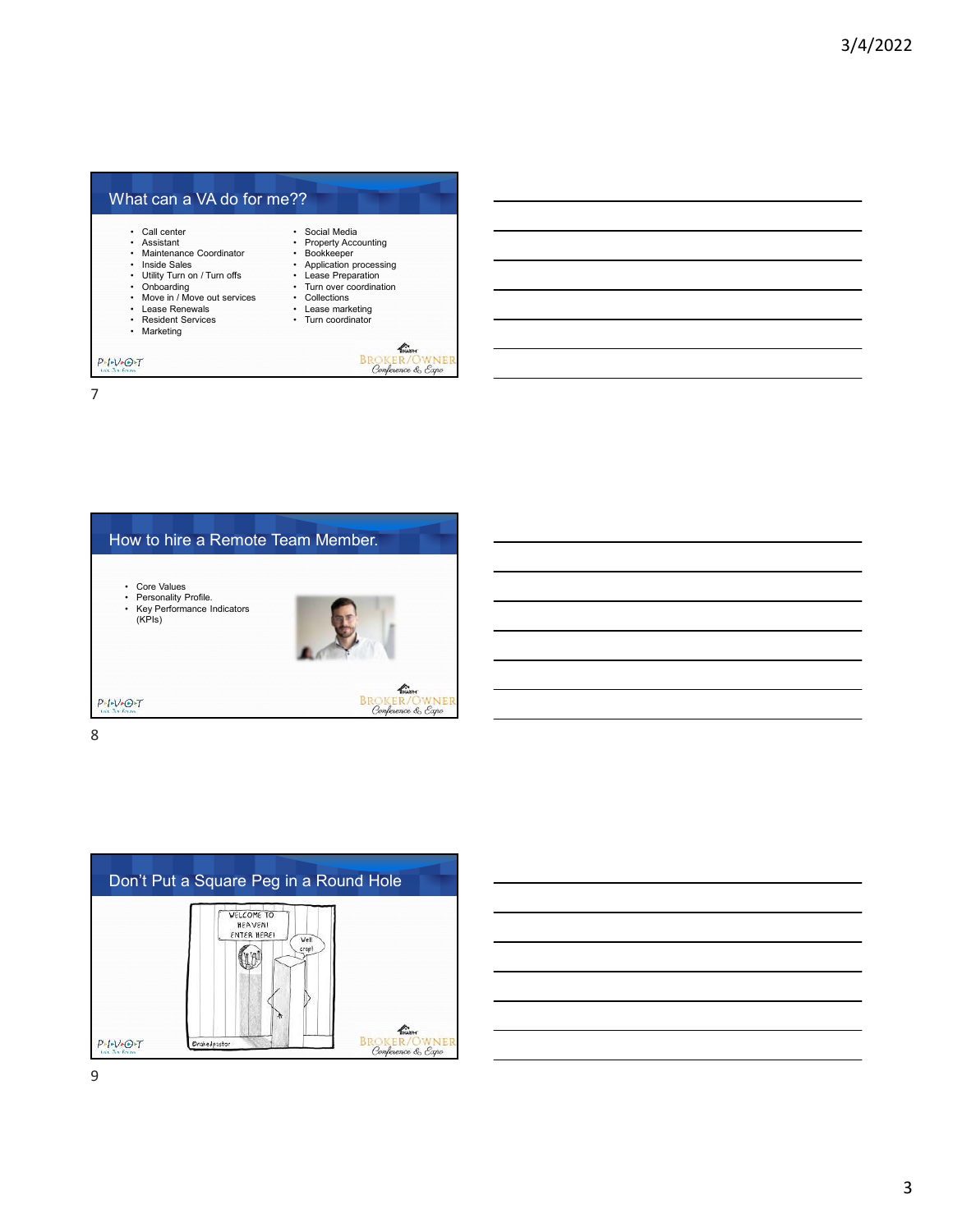





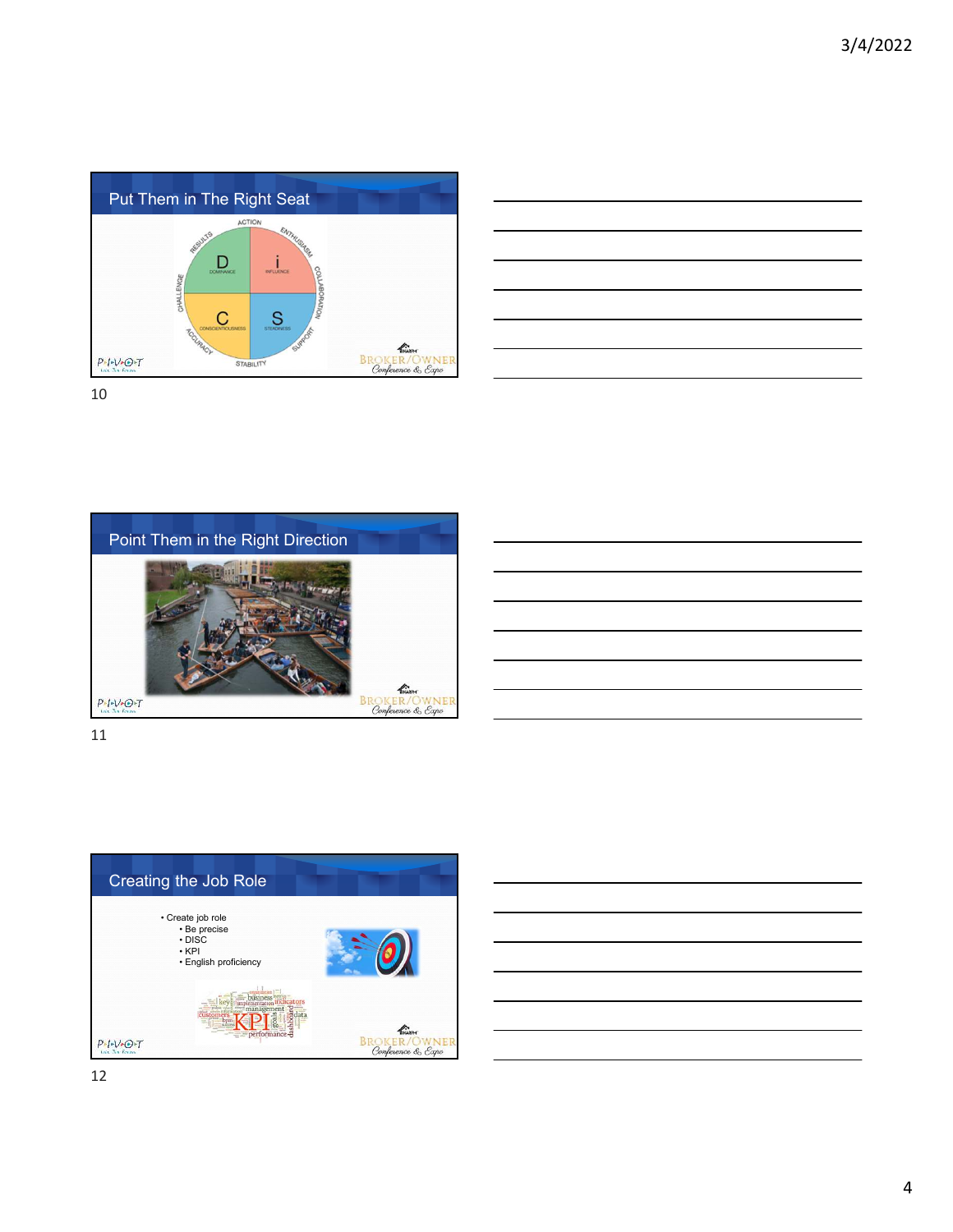





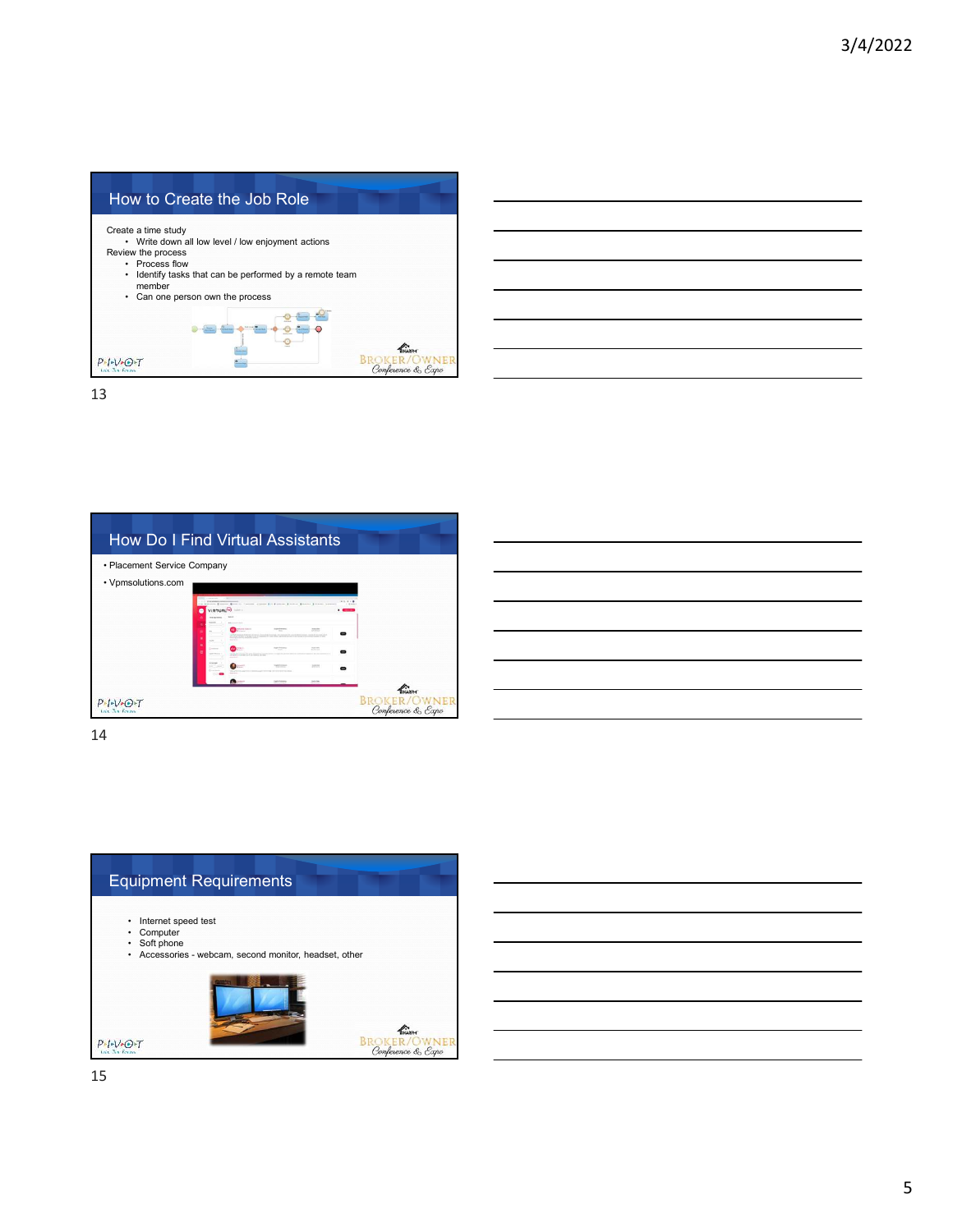



17

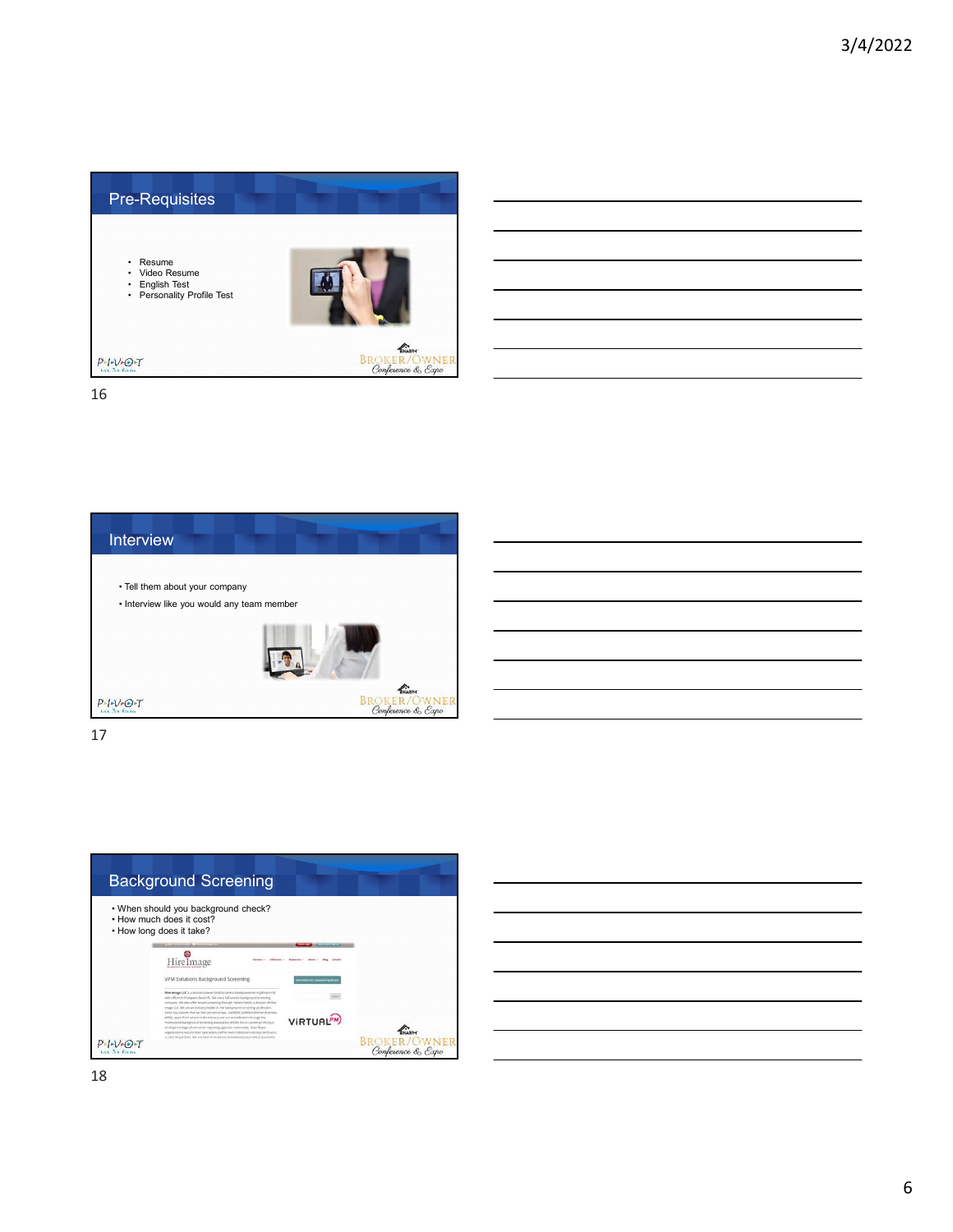



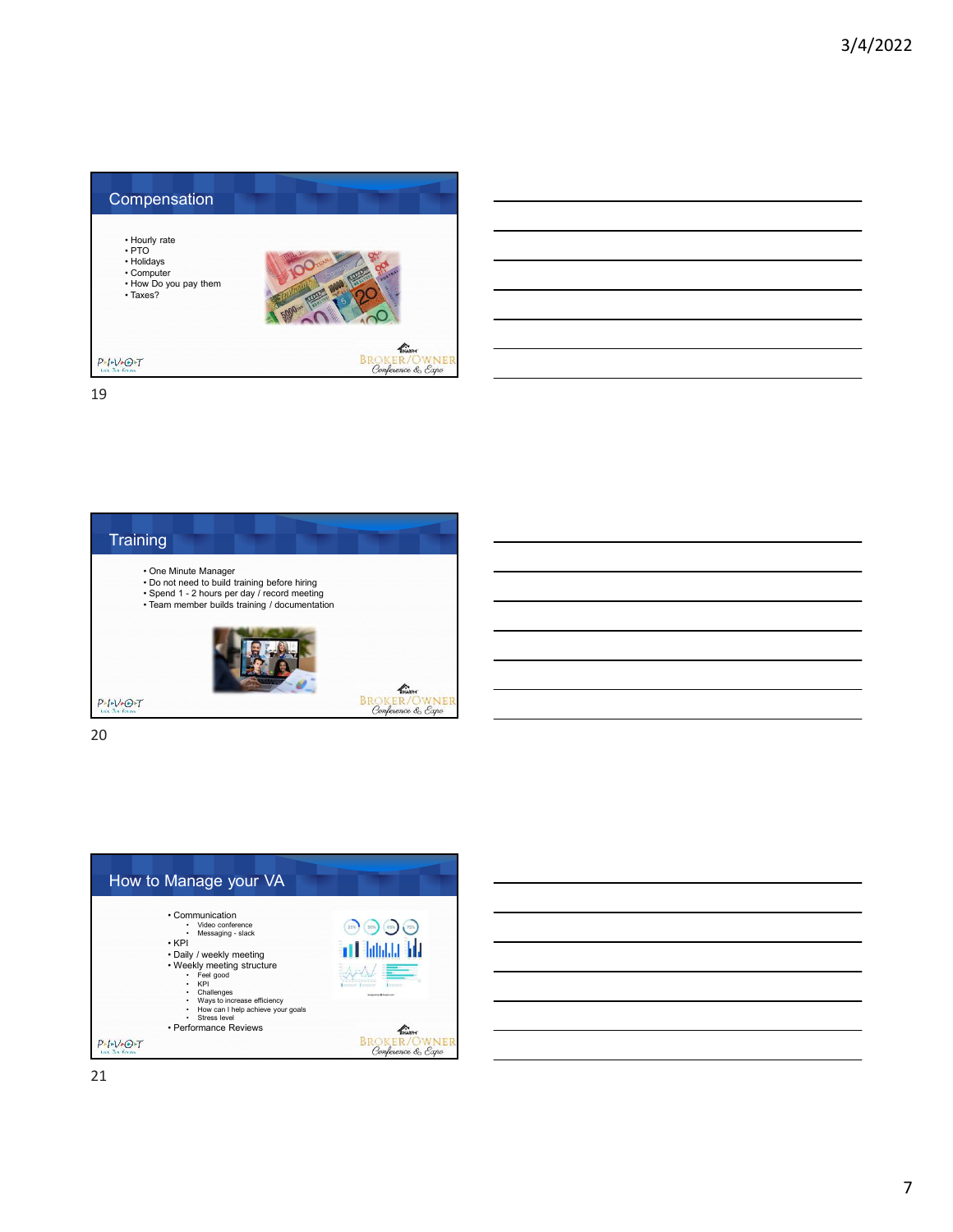